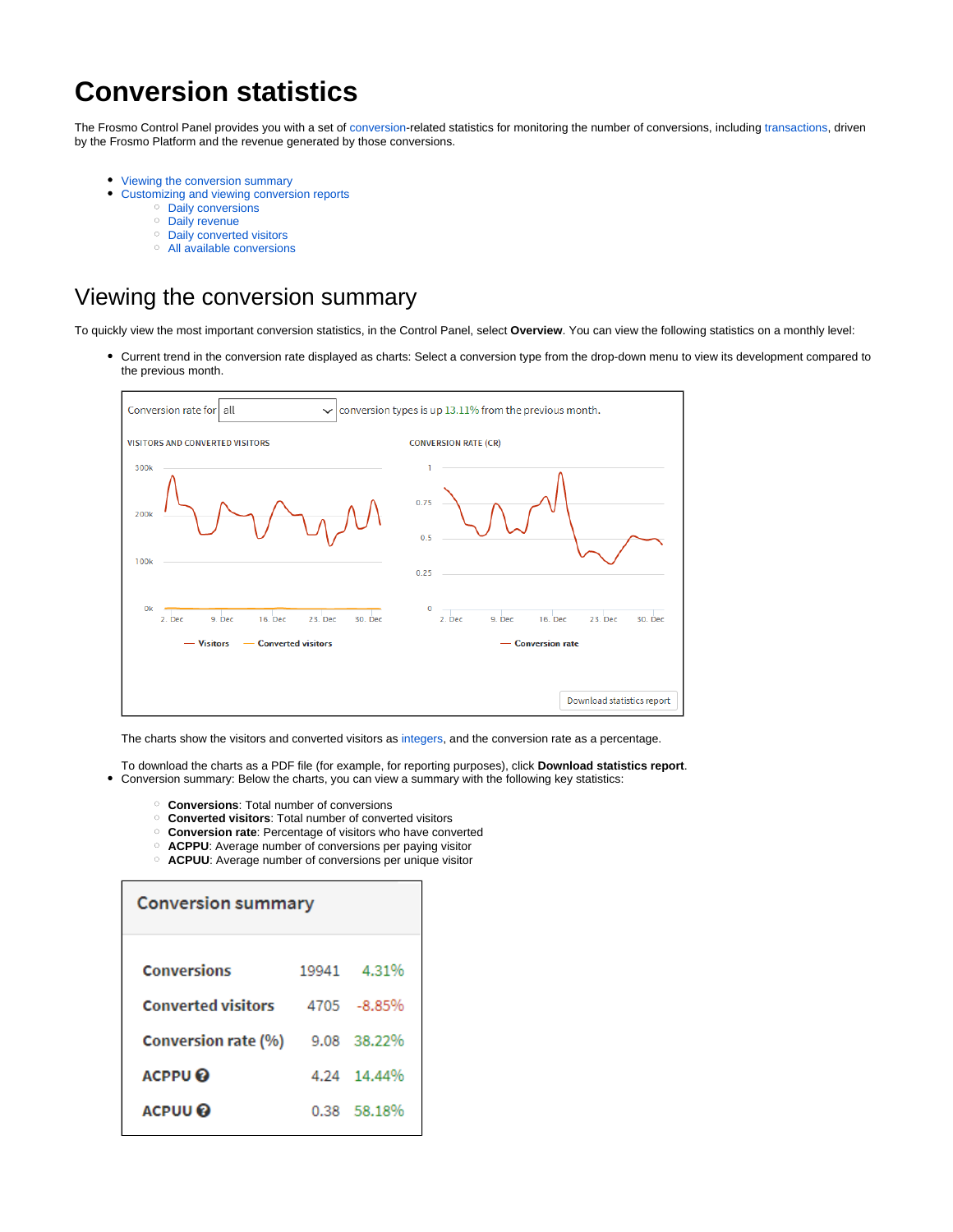In addition to the statistics, the summary shows the change from the previous month.

## <span id="page-1-0"></span>Customizing and viewing conversion reports

To view detailed conversion statistics, in the Control Panel, select **Statistics > Conversions**. You can customize the conversion reports to view the time period, segments, and conversion types that interest you.

To customize the conversion reports:

- 1. Select the time frame for which you want to view statistics (**Weekly**, **Monthly**, or **Custom**):
	- For weekly and monthly reports, you can select a starting date for the time period you want to view.
	- To set both the starting date and ending date freely, select **Custom** , and set both dates.
	- To set a date, enter it in the **Start** or **End** field in the YYYY-MM-DD format, or select the date from the calendar.
- 2. Select the segments and conversion types for which you want to view statistics:
	- **Segments**: You can view conversation statistics for all segments on your site, or select a specific segment from the drop-down menu. **Conversion Types**: You can view conversion statistics for all conversion types on your site, or select a conversion type from the dropdown menu.
- 3. To update the statistic reports with your selections, click **Update**.

| Weekly          | Monthly<br><b>Custom</b> | <b>Start</b>                | 2018-05-01 | 藟 | End | 2018-06-13 | 藟 | C Update |
|-----------------|--------------------------|-----------------------------|------------|---|-----|------------|---|----------|
| <b>Segments</b> | All                      | <b>Conversion Types</b> All |            |   |     |            |   |          |

#### **Figure: Customizing the conversion reports**

In the report charts, you can view the statistics for the following visitor groups:

- All visitors
- Visitors in the comparison group
- Visitors not in the comparison group

To toggle the visibility of each group, click the group name at the bottom of the chart. In the following figure, the charts for all visitors and visitors not in the comparison group are visible, whereas the chart for visitors in the comparison group is hidden.

To view the exact numbers for each group on a specific day, hover over the chart.



#### **Figure: Viewing the exact numbers for each group on a specific day**

<span id="page-1-1"></span>Below the chart, you can see the same statistics for the entire selected time period, as well as the change from the previous month.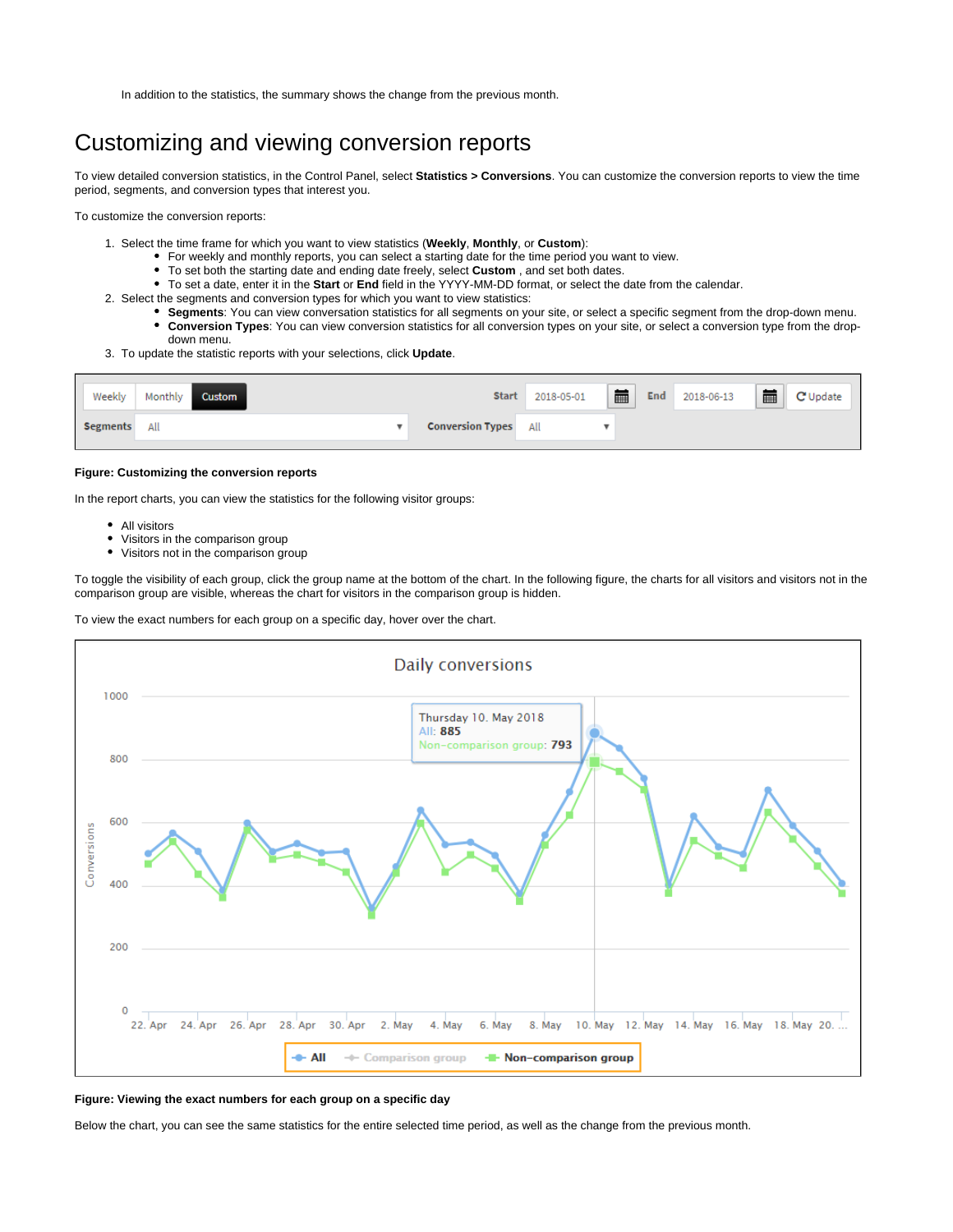## Daily conversions

The **Daily conversions** chart shows you the number of conversions on a daily level as integers.



### <span id="page-2-0"></span>Daily revenue

The **Daily revenue** chart shows you the revenue generated by transactions and by conversions that have a conversion value.

The revenue is in whatever currency is used in conversion and transaction tracking on the site. The Frosmo Platform treats currency values as Δ just numbers, meaning the platform does not process the values as currency in any way. For example, if the site uses multiple currencies, the different currency values are mixed as is in the statistics; the platform does not convert the values to the same currency for the statistics.



## <span id="page-2-1"></span>Daily converted visitors

The **Daily converted visitors** chart shows you the number of converted visitors on a daily level as integers.